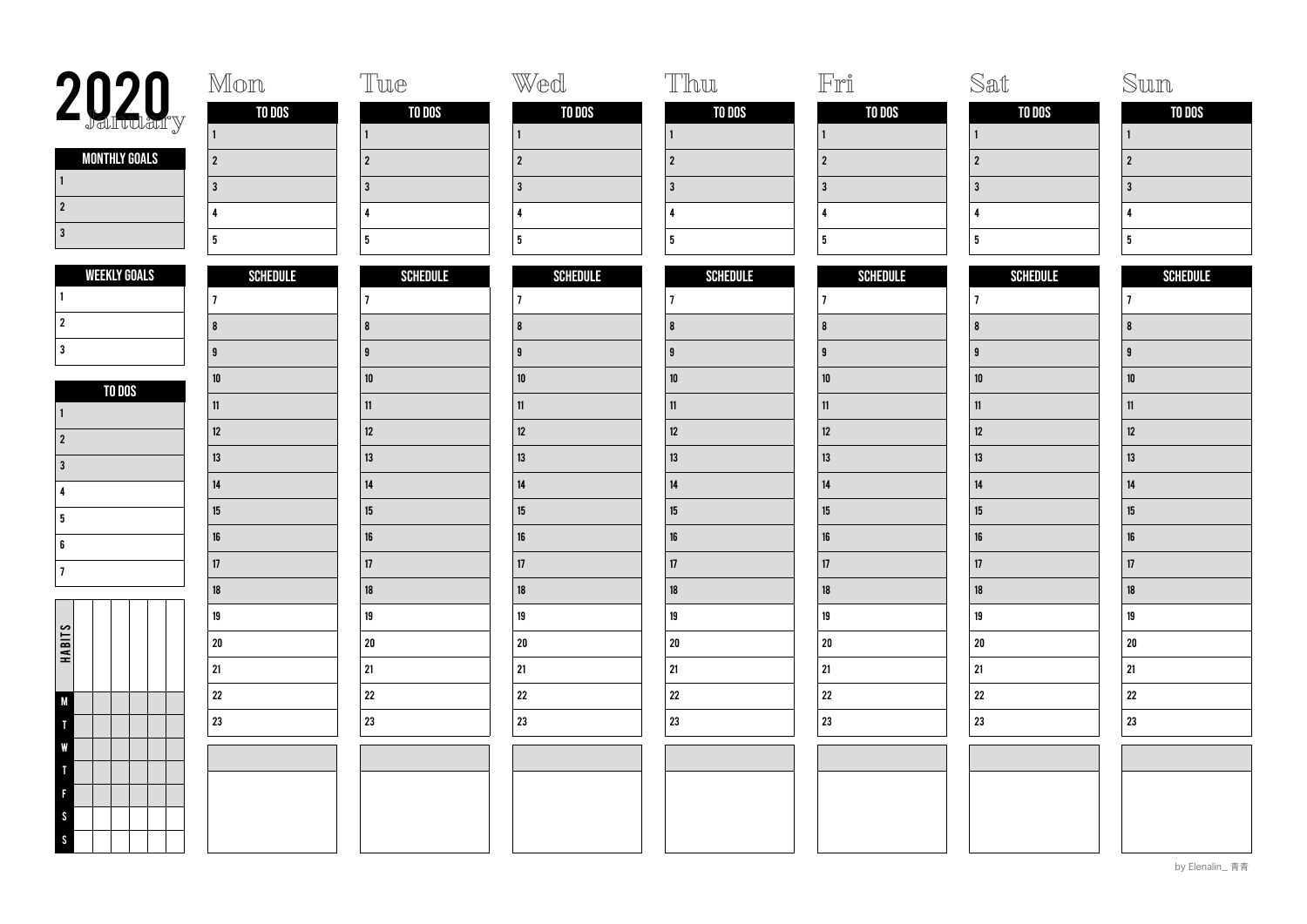| 2020 <sub>y</sub>         | Mon                     | Tue             | Wed             | Thu             | $\mathbb{F}\mathbb{r}\r$ | Sat                     | Sun             |
|---------------------------|-------------------------|-----------------|-----------------|-----------------|--------------------------|-------------------------|-----------------|
|                           | TO DOS                  | TO DOS          | TO DOS          | TO DOS          | TO DOS                   | TO DOS                  | TO DOS          |
|                           |                         | $\mathbf{1}$    | $\vert$ 1       | $\vert$ 1       |                          | 1                       | l 1             |
| <b>MONTHLY GOALS</b><br>1 | $\vert$ 2               | $\overline{2}$  | $\sqrt{2}$      | $\overline{2}$  | $\overline{2}$           | $2^{\circ}$             | $\overline{2}$  |
| $\vert$ 2                 | $\overline{3}$          | $\overline{3}$  | $\mathbf{3}$    | $\overline{3}$  | $\overline{3}$           | $\mathbf{3}$            | l 3             |
| $\vert$ 3                 | $\overline{4}$          | $\mathbf{A}$    | 4               | $\overline{4}$  | $\overline{\mathbf{4}}$  | $\overline{\mathbf{4}}$ | $\mathbf{A}$    |
|                           | 5                       | 5 <sub>5</sub>  | 5               | $5\overline{5}$ | 5 <sup>1</sup>           | 5 <sub>5</sub>          | 5               |
| <b>WEEKLY GOALS</b>       | <b>SCHEDULE</b>         | <b>SCHEDULE</b> | <b>SCHEDULE</b> | <b>SCHEDULE</b> | <b>SCHEDULE</b>          | <b>SCHEDULE</b>         | <b>SCHEDULE</b> |
|                           | $\overline{1}$          | $\overline{1}$  | $\overline{7}$  | $ 7\rangle$     | $\overline{7}$           | $\overline{7}$          | 17              |
| $\vert$ 2                 | $\overline{\mathbf{8}}$ | 8               | 8               | 8               | $\pmb{8}$                | $\bf{8}$                | 8               |
| $\overline{\mathbf{3}}$   | $\overline{9}$          | $\overline{9}$  | $\overline{9}$  | <b>g</b>        | $\overline{9}$           | $\overline{9}$          | -9              |
| TO DOS                    | $10\,$                  | $10$            | 10              | $10\,$          | $10\,$                   | $10\,$                  | 10              |
| $\mathbf{1}$              | 11                      | 11              | 11              | 11              | 11                       | 11                      | 11              |
| $\vert$ 2                 | 12                      | 12              | $12\,$          | $12\,$          | 12                       | 12                      | 12              |
| $\overline{3}$            | 13                      | 13              | $13\,$          | $13\,$          | $13\,$                   | 13                      | 13              |
| $\boldsymbol{\Lambda}$    | $14\,$                  | 14              | 14              | $14\,$          | 14                       | $14\,$                  | 14              |
| 5                         | 15                      | 15              | $15\,$          | $15\,$          | $15\,$                   | 15                      | 15              |
| 6                         | $16\,$                  | $16\,$          | $16\,$          | $16\,$          | 16                       | 16                      | 16              |
| $\overline{7}$            | 17                      | 17              | 17              | 17              | $17\,$                   | 17                      | 17              |
|                           | $18\,$                  | 18              | $18\,$          | $18\,$          | 18                       | 18                      | 18              |
|                           | 19                      | 19              | 19              | 19              | 19                       | 19                      | $19\,$          |
| HABITS                    | 20                      | ${\bf 20}$      | $20\,$          | ${\bf 20}$      | ${\bf 20}$               | ${\bf 20}$              | $20\,$          |
|                           | 21                      | 21              | 21              | $21$            | $21\,$                   | 21                      | 21              |
| $\mathsf{M}$              | 22                      | $\bf 22$        | 22              | 22              | ${\bf 22}$               | ${\bf 22}$              | $22\,$          |
|                           | 23                      | 23              | 23              | 23              | $23\,$                   | 23                      | 23              |
|                           |                         |                 |                 |                 |                          |                         |                 |
|                           |                         |                 |                 |                 |                          |                         |                 |
|                           |                         |                 |                 |                 |                          |                         |                 |
| <sub>S</sub><br>$\sim$    |                         |                 |                 |                 |                          |                         |                 |
|                           |                         |                 |                 |                 |                          |                         |                 |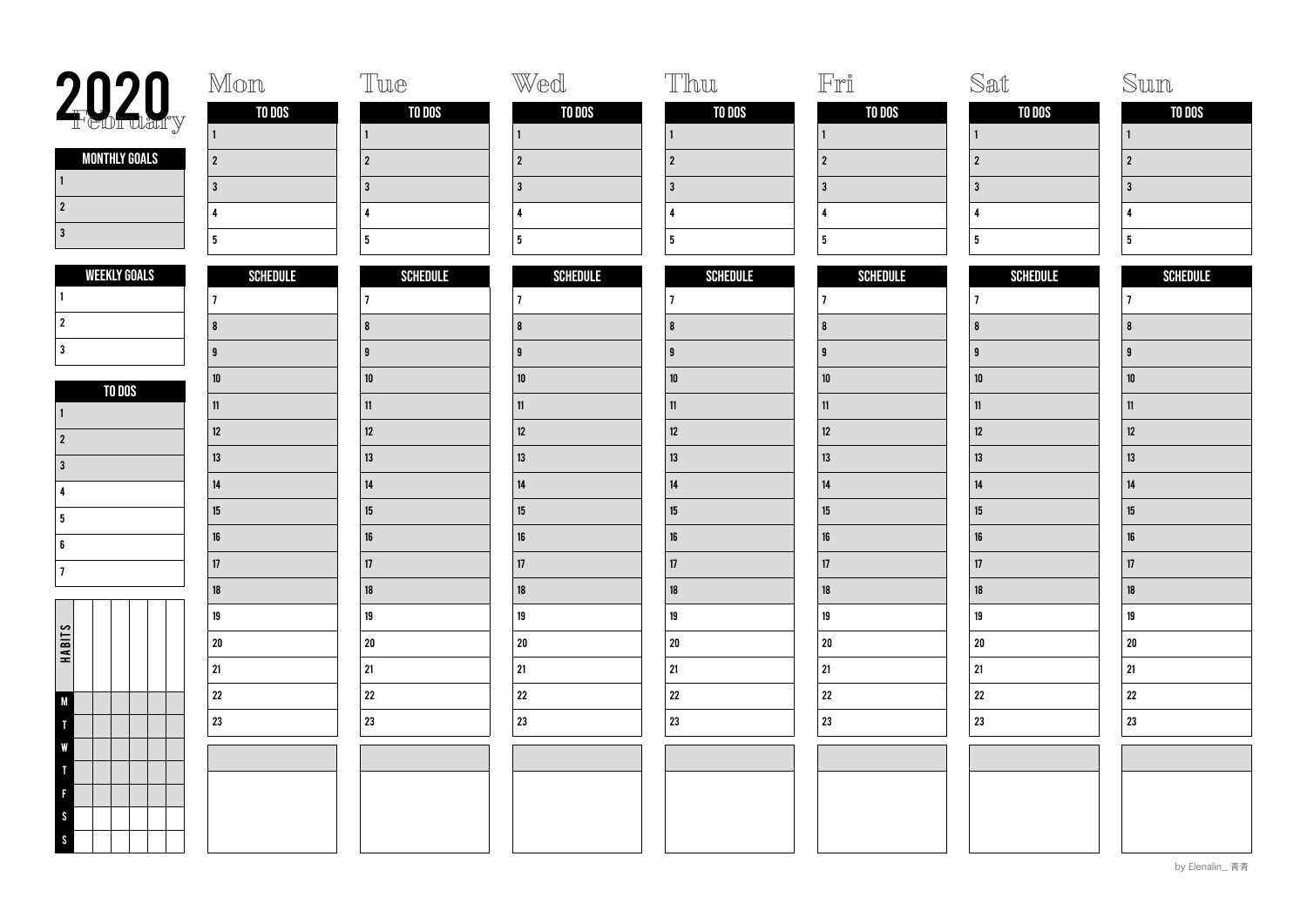| 2020 <sub>h</sub>                 | Mon             | Tue                     | Wed             | Thu                     | $\mathbb{F}\mathbb{r}\r\mathbb{I}$ | Sat              | Sum                     |
|-----------------------------------|-----------------|-------------------------|-----------------|-------------------------|------------------------------------|------------------|-------------------------|
|                                   | TO DOS          | TO DOS                  | TO DOS          | <b>TO DOS</b>           | TO DOS                             | TO DOS           | TO DOS                  |
|                                   | $\mathbf{1}$    | $\mathbf{1}$            | $\mathbf{1}$    | $\vert$ 1               | $\mathbf{1}$                       | $\mathbf{1}$     | $\vert$ 1               |
| <b>MONTHLY GOALS</b><br>$\vert$ 1 | $\overline{2}$  | $\overline{2}$          | $\overline{2}$  | $\overline{2}$          | $\overline{2}$                     | $\overline{2}$   | $\overline{2}$          |
| $\vert$ 2                         | 3               | $\overline{3}$          | $\overline{3}$  | 3                       | $\overline{3}$                     | $\overline{3}$   | $\overline{3}$          |
| 3                                 | $\overline{4}$  | $\overline{4}$          | 4               | $\overline{\mathbf{A}}$ | $\overline{4}$                     | $\overline{4}$   | $\mathbf{A}$            |
|                                   | 5               | $\overline{\mathbf{5}}$ | 5 <sub>5</sub>  | $5\phantom{a}$          | $5\phantom{a}$                     | $5\phantom{a}$   | $5\phantom{.0}$         |
| <b>WEEKLY GOALS</b>               | <b>SCHEDULE</b> | <b>SCHEDULE</b>         | <b>SCHEDULE</b> | <b>SCHEDULE</b>         | <b>SCHEDULE</b>                    | <b>SCHEDULE</b>  | <b>SCHEDULE</b>         |
|                                   | $\overline{7}$  | $\overline{1}$          | $\overline{1}$  | $\overline{7}$          | $\overline{7}$                     | $\overline{7}$   | 17                      |
| $\vert$ 2                         | $\vert$ 8       | 8                       | 8               | $\overline{\mathbf{8}}$ | $\pmb{8}$                          | $\boldsymbol{8}$ | $\overline{\mathbf{8}}$ |
| l 3                               | 9               | <b>g</b>                | $\mathbf{g}$    | g                       | 9                                  | $\overline{9}$   | $\mathbf{q}$            |
| TO DOS                            | ${\bf 10}$      | ${\bf 10}$              | ${\bf 10}$      | ${\bf 10}$              | ${\bf 10}$                         | $10\,$           | ${\bf 10}$              |
| 1                                 | 11              | 11                      | 11              | 11                      | 11                                 | $11$             | 11                      |
| $\overline{2}$                    | 12              | 12                      | $12\,$          | 12                      | $12\,$                             | $12\,$           | 12                      |
| l 3                               | 13              | 13                      | 13              | 13                      | 13                                 | 13               | 13                      |
| 4                                 | 14              | 14                      | 14              | 14                      | $14\,$                             | $14$             | 14                      |
| 5                                 | $15\,$          | 15                      | 15              | $15\,$                  | $15\,$                             | 15               | 15                      |
| 6                                 | $16\,$          | $16\,$                  | $16\,$          | $16\,$                  | 16                                 | $16\,$           | 16                      |
| 17                                | 17              | 17                      | 17              | 17                      | 17                                 | 17               | 17                      |
|                                   | $18\,$          | 18                      | 18              | $18\,$                  | 18                                 | $18\,$           | $18\,$                  |
|                                   | 19              | 19                      | 19              | $19\,$                  | 19                                 | $19\,$           | $19\,$                  |
| HABITS                            | 20              | 20                      | ${\bf 20}$      | $20\,$                  | ${\bf 20}$                         | ${\bf 20}$       | ${\bf 20}$              |
|                                   | 21              | 21                      | 21              | 21                      | $21\,$                             | $21\,$           | 21                      |
| $\mathsf{M}$                      | 22              | 22                      | 22              | 22                      | $22\,$                             | ${\bf 22}$       | $\bf 22$                |
|                                   | 23              | 23                      | 23              | 23                      | 23                                 | ${\bf 23}$       | 23                      |
| W                                 |                 |                         |                 |                         |                                    |                  |                         |
|                                   |                 |                         |                 |                         |                                    |                  |                         |
| F                                 |                 |                         |                 |                         |                                    |                  |                         |
| <sub>S</sub>                      |                 |                         |                 |                         |                                    |                  |                         |
| $\mathsf{S}$                      |                 |                         |                 |                         |                                    |                  |                         |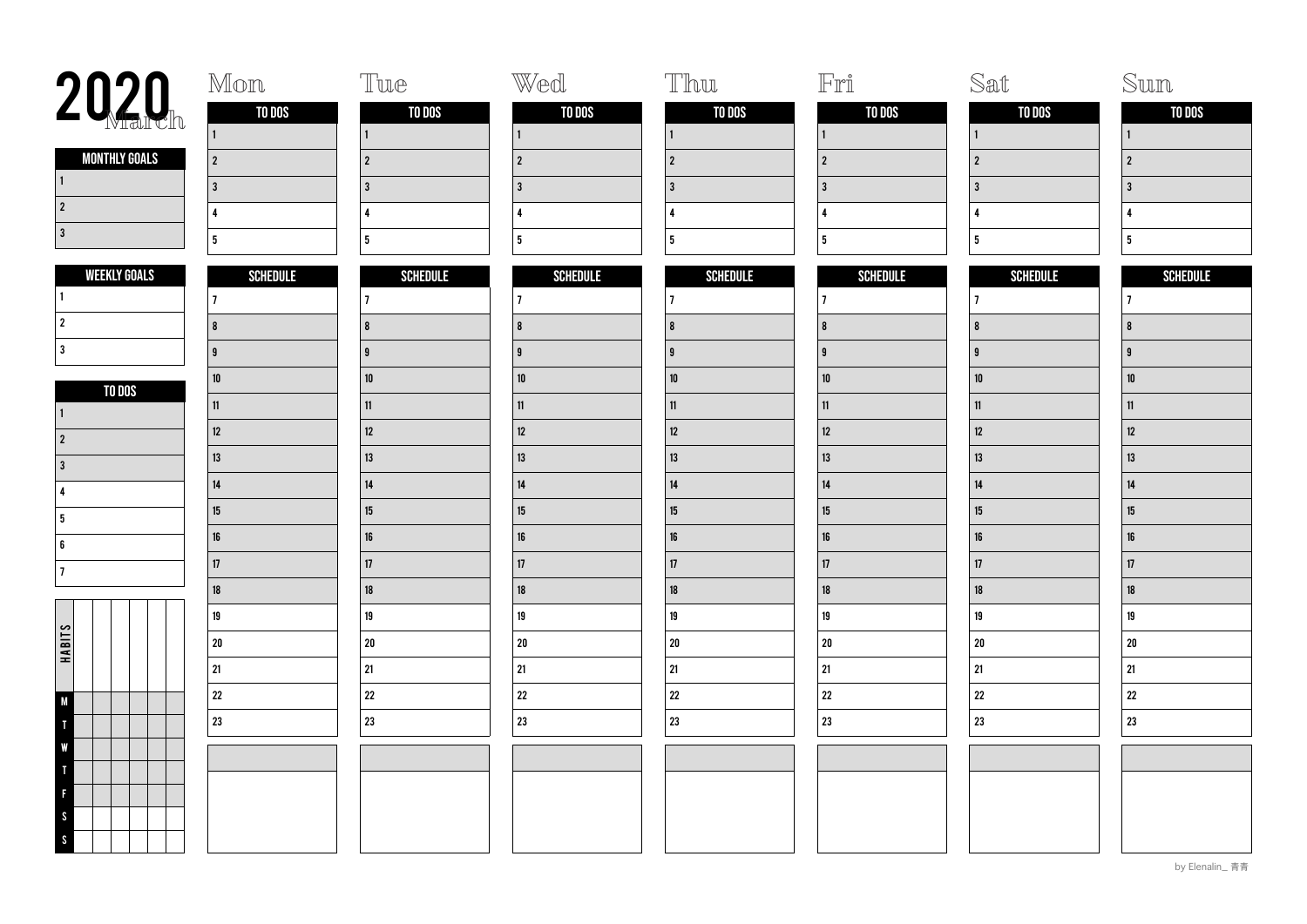| 2020                              | Mon             | Tue                     | Wed             | Thu                     | $\mathbb{F}\mathbb{r}\r\mathbb{I}$ | Sat              | Sum             |
|-----------------------------------|-----------------|-------------------------|-----------------|-------------------------|------------------------------------|------------------|-----------------|
|                                   | TO DOS          | TO DOS                  | TO DOS          | TO DOS                  | TO DOS                             | TO DOS           | TO DOS          |
|                                   | $\mathbf{1}$    | $\mathbf{1}$            | $\mathbf{1}$    | $\vert$ 1               | $\mathbf{1}$                       | $\mathbf{1}$     | $\vert$ 1       |
| <b>MONTHLY GOALS</b><br>$\vert$ 1 | $\overline{2}$  | $\overline{2}$          | $\overline{2}$  | $\overline{2}$          | $\overline{2}$                     | $\overline{2}$   | $\overline{2}$  |
| $\vert$ 2                         | 3               | $\overline{3}$          | $\overline{3}$  | 3                       | $\overline{3}$                     | $\overline{3}$   | $\overline{3}$  |
| 3                                 | $\overline{4}$  | $\overline{4}$          | 4               | $\overline{\mathbf{A}}$ | $\overline{4}$                     | $\overline{4}$   | $\mathbf{A}$    |
|                                   | 5               | $\overline{\mathbf{5}}$ | 5 <sub>5</sub>  | $5\phantom{a}$          | $5\phantom{a}$                     | $5\phantom{a}$   | $5\phantom{.0}$ |
| <b>WEEKLY GOALS</b>               | <b>SCHEDULE</b> | <b>SCHEDULE</b>         | <b>SCHEDULE</b> | <b>SCHEDULE</b>         | <b>SCHEDULE</b>                    | <b>SCHEDULE</b>  | <b>SCHEDULE</b> |
|                                   | $\overline{7}$  | $\overline{1}$          | $\overline{1}$  | $\overline{7}$          | $\overline{7}$                     | $\overline{7}$   | 17              |
| $\vert$ 2                         | $\vert$ 8       | 8                       | 8               | $\overline{\mathbf{8}}$ | $\pmb{8}$                          | $\boldsymbol{8}$ | $\overline{8}$  |
| l 3                               | 9               | 9                       | $\mathbf{g}$    | g                       | 9                                  | $\overline{9}$   | $\mathbf{q}$    |
| TO DOS                            | ${\bf 10}$      | ${\bf 10}$              | ${\bf 10}$      | ${\bf 10}$              | ${\bf 10}$                         | $10\,$           | ${\bf 10}$      |
| 1                                 | $11$            | 11                      | 11              | 11                      | 11                                 | 11               | 11              |
| $\overline{2}$                    | 12              | 12                      | $12\,$          | 12                      | $12\,$                             | $12\,$           | 12              |
| l 3                               | 13              | 13                      | 13              | 13                      | 13                                 | $13$             | 13              |
| ∣4                                | 14              | 14                      | 14              | 14                      | $14\,$                             | $14$             | 14              |
| 5                                 | $15\,$          | 15                      | 15              | $15\,$                  | $15\,$                             | 15               | 15              |
| 6                                 | $16\,$          | $16\,$                  | $16\,$          | $16\,$                  | 16                                 | $16\,$           | 16              |
| 17                                | 17              | 17                      | 17              | 17                      | 17                                 | 17               | 17              |
|                                   | $18\,$          | 18                      | 18              | $18\,$                  | 18                                 | $18\,$           | $18\,$          |
|                                   | 19              | 19                      | 19              | $19\,$                  | 19                                 | $19\,$           | 19              |
| HABITS                            | 20              | 20                      | ${\bf 20}$      | $20\,$                  | ${\bf 20}$                         | ${\bf 20}$       | ${\bf 20}$      |
|                                   | 21              | 21                      | 21              | 21                      | $21\,$                             | $21\,$           | 21              |
| M                                 | 22              | 22                      | $\bf 22$        | $22\,$                  | $22\,$                             | ${\bf 22}$       | $\bf 22$        |
|                                   | 23              | 23                      | 23              | 23                      | 23                                 | 23               | 23              |
| W                                 |                 |                         |                 |                         |                                    |                  |                 |
|                                   |                 |                         |                 |                         |                                    |                  |                 |
| F                                 |                 |                         |                 |                         |                                    |                  |                 |
| <sub>S</sub><br>$\mathsf{S}$      |                 |                         |                 |                         |                                    |                  |                 |
|                                   |                 |                         |                 |                         |                                    |                  |                 |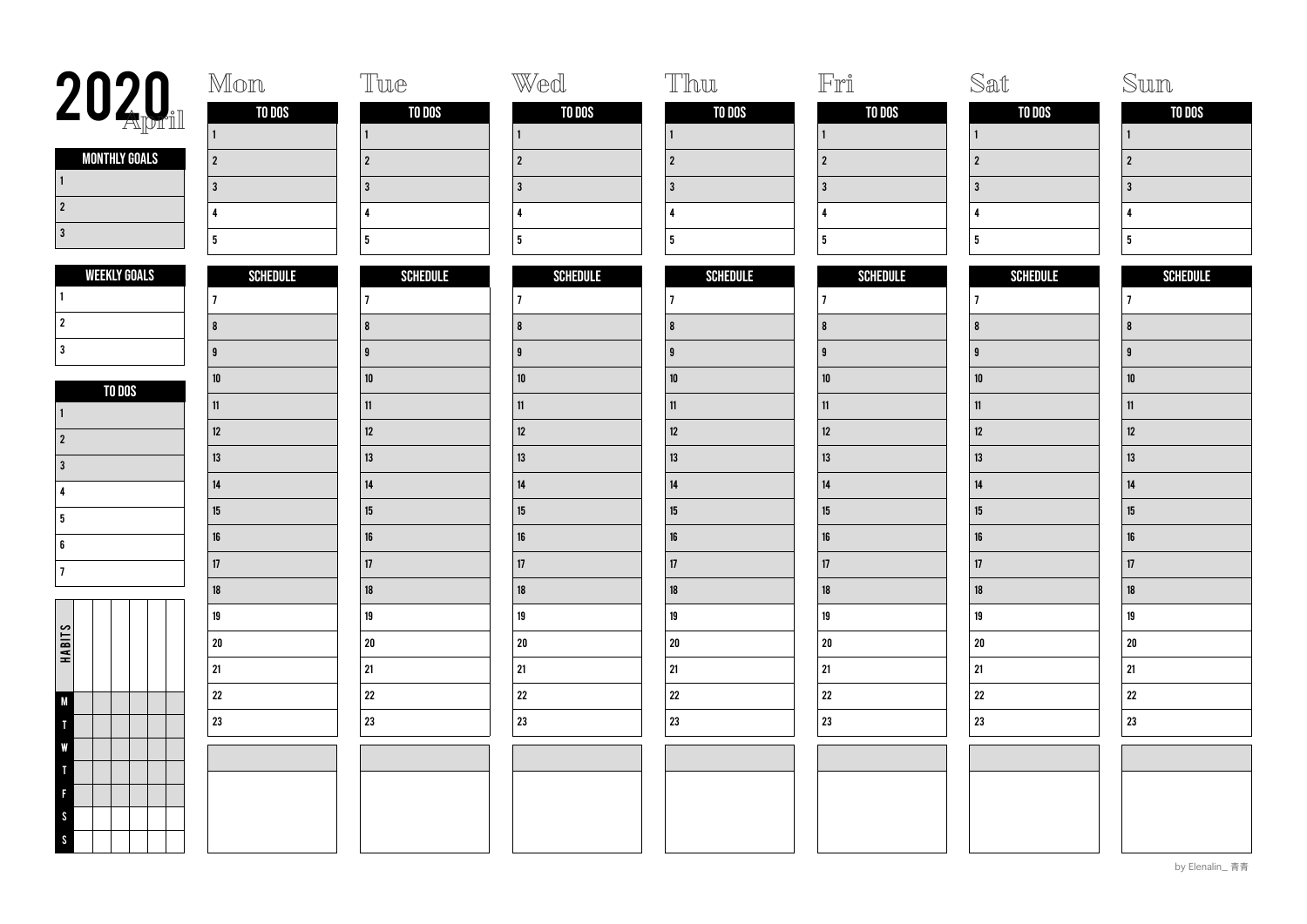| 2020                         | Mon             | Tue             | Wed             | Thu                     | $\mathbb{F}\mathbb{r}\r\mathbb{I}$ | Sat              | $\mathbb{S}\mathbb{u}\mathbb{m}$ |
|------------------------------|-----------------|-----------------|-----------------|-------------------------|------------------------------------|------------------|----------------------------------|
|                              | TO DOS          | TO DOS          | TO DOS          | TO DOS                  | TO DOS                             | TO DOS           | TO DOS                           |
|                              | $\overline{1}$  | $\mathbf{1}$    | $\mathbf{1}$    | $\vert$ 1               | $\mathbf{1}$                       | $\mathbf{1}$     |                                  |
| <b>MONTHLY GOALS</b><br>  1  | $\overline{2}$  | $\overline{2}$  | $\overline{2}$  | $\overline{2}$          | $\overline{2}$                     | $\overline{2}$   | $\overline{2}$                   |
| $\vert$ 2                    | 3               | $\overline{3}$  | $\overline{3}$  | $\overline{3}$          | $\overline{3}$                     | $\overline{3}$   | $\overline{3}$                   |
| 3                            | $\overline{4}$  | $\overline{4}$  | 4               | $\overline{\mathbf{A}}$ | 4                                  | $\overline{4}$   | $\mathbf{A}$                     |
|                              | 5               | 5               | 5 <sub>5</sub>  | $5\phantom{a}$          | $5\phantom{a}$                     | $5\phantom{a}$   | $5\phantom{.0}$                  |
| <b>WEEKLY GOALS</b>          | <b>SCHEDULE</b> | <b>SCHEDULE</b> | <b>SCHEDULE</b> | <b>SCHEDULE</b>         | <b>SCHEDULE</b>                    | <b>SCHEDULE</b>  | <b>SCHEDULE</b>                  |
|                              | $\overline{7}$  | $\overline{1}$  | $\overline{1}$  | $\overline{7}$          | $\overline{7}$                     | $\overline{7}$   | 17                               |
| $\overline{2}$               | $\vert$ 8       | 8               | 8               | $\boldsymbol{8}$        | $\pmb{8}$                          | $\boldsymbol{8}$ | $\overline{8}$                   |
| l 3                          | 9               | <b>g</b>        | $\mathbf{g}$    | g                       | 9                                  | $\mathbf{g}$     | $\mathbf{q}$                     |
| TO DOS                       | ${\bf 10}$      | ${\bf 10}$      | ${\bf 10}$      | ${\bf 10}$              | ${\bf 10}$                         | $10\,$           | ${\bf 10}$                       |
|                              | 11              | 11              | 11              | 11                      | 11                                 | 11               | 11                               |
| $\overline{2}$               | 12              | 12              | $12\,$          | 12                      | $12\,$                             | $12\,$           | 12                               |
| l 3                          | 13              | 13              | 13              | 13                      | 13                                 | 13               | 13                               |
| ∣4                           | 14              | 14              | 14              | 14                      | $14\,$                             | $14$             | 14                               |
| 5                            | $15\,$          | 15              | 15              | $15\,$                  | $15\,$                             | 15               | 15                               |
| 6                            | $16\,$          | $16\,$          | $16\,$          | $16\,$                  | 16                                 | $16\,$           | 16                               |
| 17                           | 17              | 17              | 17              | 17                      | 17                                 | 17               | 17                               |
|                              | $18\,$          | 18              | 18              | $18\,$                  | 18                                 | $18\,$           | $18\,$                           |
|                              | 19              | 19              | 19              | $19\,$                  | 19                                 | 19               | 19                               |
| HABITS                       | 20              | 20              | ${\bf 20}$      | $20\,$                  | ${\bf 20}$                         | $20\,$           | ${\bf 20}$                       |
|                              | 21              | 21              | 21              | 21                      | $21\,$                             | $21\,$           | 21                               |
| M                            | 22              | 22              | 22              | $22\,$                  | $22\,$                             | ${\bf 22}$       | $\bf 22$                         |
|                              | 23              | 23              | 23              | 23                      | 23                                 | 23               | 23                               |
| W                            |                 |                 |                 |                         |                                    |                  |                                  |
|                              |                 |                 |                 |                         |                                    |                  |                                  |
| F                            |                 |                 |                 |                         |                                    |                  |                                  |
| <sub>S</sub><br>$\mathsf{S}$ |                 |                 |                 |                         |                                    |                  |                                  |
|                              |                 |                 |                 |                         |                                    |                  |                                  |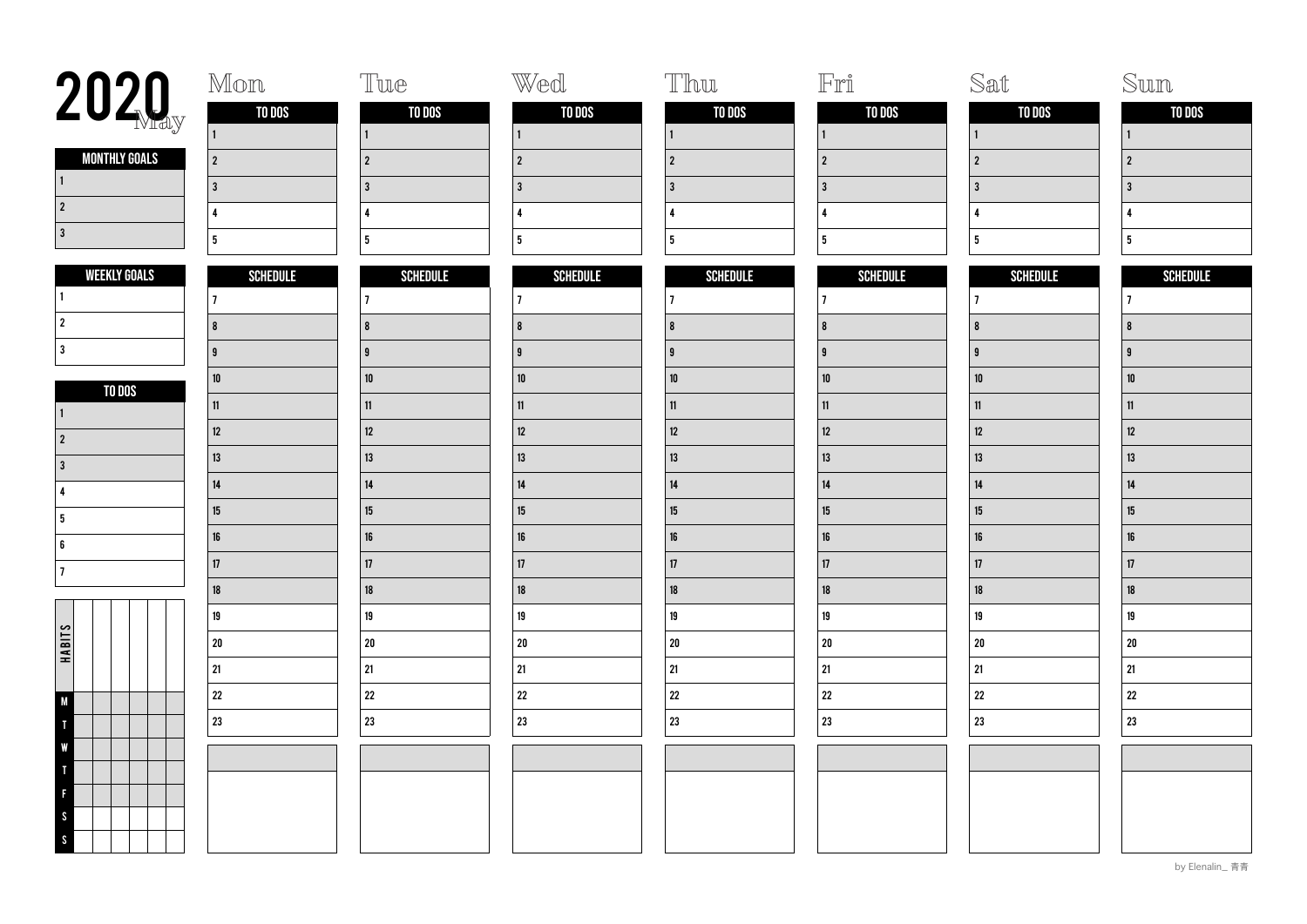| 2020 <sub>the</sub>       | Mon             | Tue             | Wed             | Thu                     | $\mathbb{F}\mathbb{r}\r\mathbb{I}$ | Sat              | Sun             |
|---------------------------|-----------------|-----------------|-----------------|-------------------------|------------------------------------|------------------|-----------------|
|                           | TO DOS          | TO DOS          | TO DOS          | <b>TO DOS</b>           | TO DOS                             | TO DOS           | <b>TO DOS</b>   |
|                           |                 |                 | $\mathbf{1}$    | $\vert$ 1               | $\mathbf{1}$                       | $\mathbf{1}$     | $\vert$ 1       |
| <b>MONTHLY GOALS</b><br>1 | $\vert$ 2       | $\overline{2}$  | $\overline{2}$  | $\overline{2}$          | $\overline{2}$                     | $\overline{2}$   | $\overline{2}$  |
| $\vert$ 2                 | $\overline{3}$  | $\overline{3}$  | $\mathbf{3}$    | $\overline{\mathbf{3}}$ | $\overline{\mathbf{3}}$            | $\overline{3}$   | $\overline{3}$  |
| 3                         | $\overline{4}$  | $\overline{4}$  | $\pmb{\Lambda}$ | $\overline{4}$          | $\overline{4}$                     | $\overline{4}$   | $\mathbf{A}$    |
|                           | 5               | 5               | 5 <sub>5</sub>  | $5\phantom{a}$          | $5\phantom{a}$                     | $5\phantom{.0}$  | 5               |
| <b>WEEKLY GOALS</b>       | <b>SCHEDULE</b> | <b>SCHEDULE</b> | <b>SCHEDULE</b> | <b>SCHEDULE</b>         | <b>SCHEDULE</b>                    | SCHEDULE         | <b>SCHEDULE</b> |
|                           | $\overline{7}$  | $\overline{1}$  | $\overline{1}$  | $\overline{7}$          | $\overline{7}$                     | $\overline{1}$   | 7               |
| $\vert$ 2                 | $\vert$ 8       | 8               | 8               | 8                       | $\pmb{8}$                          | $\boldsymbol{8}$ | $\overline{8}$  |
| l 3                       | 9               | $\overline{9}$  | $\overline{9}$  | <b>g</b>                | 9                                  | $\overline{9}$   | $\mathbf{g}$    |
| TO DOS                    | ${\bf 10}$      | ${\bf 10}$      | $10\,$          | ${\bf 10}$              | ${\bf 10}$                         | $10\,$           | 10              |
|                           | 11              | 11              | 11              | 11                      | 11                                 | $11$             | 11              |
| 2                         | 12              | $12\,$          | $12\,$          | 12                      | $12\,$                             | $12\,$           | 12              |
| l 3                       | 13              | 13              | 13              | 13                      | 13                                 | 13               | 13              |
| $\mathbf{A}$              | 14              | 14              | 14              | 14                      | $14\,$                             | $14$             | 14              |
| 5                         | $15\,$          | 15              | 15              | $15\,$                  | $15\,$                             | 15               | 15              |
| 6                         | $16\,$          | 16              | 16              | $16\,$                  | 16                                 | $16\,$           | 16              |
| 17                        | 17              | 17              | 17              | $17\,$                  | $17\,$                             | $17\,$           | 17              |
|                           | $18\,$          | $18\,$          | $18\,$          | $18\,$                  | 18                                 | ${\bf 18}$       | $18\,$          |
|                           | 19              | 19              | 19              | $19\,$                  | 19                                 | 19               | 19              |
| HABITS                    | 20              | 20              | ${\bf 20}$      | ${\bf 20}$              | ${\bf 20}$                         | ${\bf 20}$       | ${\bf 20}$      |
|                           | 21              | 21              | 21              | 21                      | $21\,$                             | 21               | 21              |
| <b>M</b>                  | 22              | 22              | $22\,$          | 22                      | 22                                 | ${\bf 22}$       | $\bf 22$        |
|                           | 23              | 23              | 23              | 23                      | 23                                 | ${\bf 23}$       | 23              |
| W                         |                 |                 |                 |                         |                                    |                  |                 |
|                           |                 |                 |                 |                         |                                    |                  |                 |
|                           |                 |                 |                 |                         |                                    |                  |                 |
| <sub>S</sub>              |                 |                 |                 |                         |                                    |                  |                 |
| $\mathsf{S}$              |                 |                 |                 |                         |                                    |                  |                 |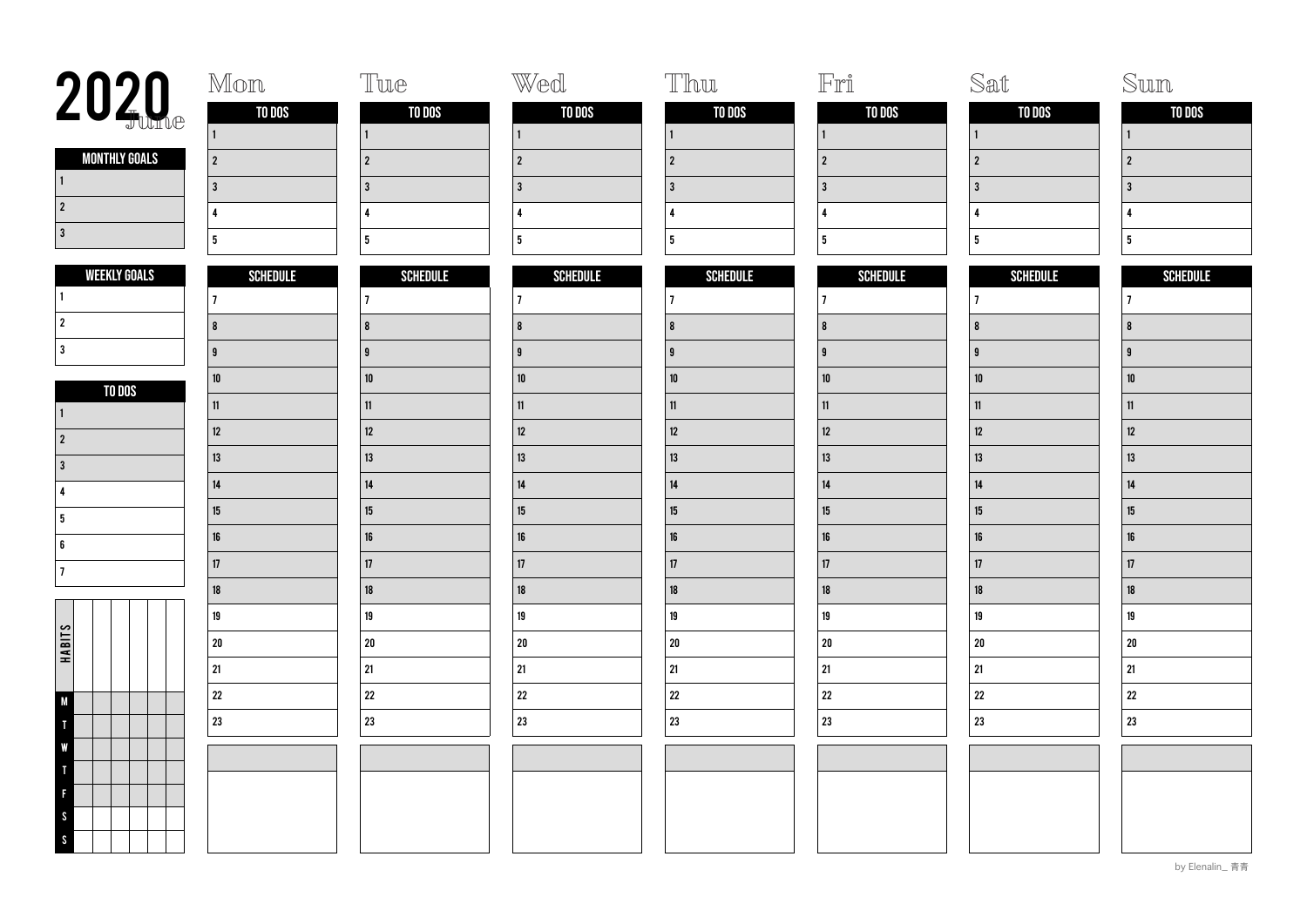| <b>2020</b>               | Mon             | Tue             | Wed             | Thu             | $\mathbb{F}\mathbb{r}\r$ | Sat             | Sum             |
|---------------------------|-----------------|-----------------|-----------------|-----------------|--------------------------|-----------------|-----------------|
|                           | TO DOS          | TO DOS          | TO DOS          | <b>TO DOS</b>   | TO DOS                   | TO DOS          | TO DOS          |
|                           | $\vert$ 1       |                 | $\mathbf{1}$    | $\vert$ 1       | $\vert$ 1                |                 | $\mathbf{1}$    |
| <b>MONTHLY GOALS</b><br>1 | $\vert$ 2       | $\overline{2}$  | $\overline{2}$  | $\overline{2}$  | $\overline{2}$           | $\overline{2}$  | $\overline{2}$  |
| $\vert$ 2                 | 3               | $\mathbf{3}$    | $\overline{3}$  | $\overline{3}$  | $\overline{\mathbf{3}}$  | $\overline{3}$  | 3               |
| $\vert$ 3                 | $\overline{4}$  | $\overline{4}$  | $\pmb{\Lambda}$ | $\pmb{\Lambda}$ | $\overline{4}$           | $\overline{4}$  | $\overline{4}$  |
|                           | $5\phantom{a}$  | $5\phantom{a}$  | $5\phantom{a}$  | 5 <sup>5</sup>  | 5 <sup>5</sup>           | $5\phantom{a}$  | 5 <sub>5</sub>  |
| <b>WEEKLY GOALS</b>       | <b>SCHEDULE</b> | <b>SCHEDULE</b> | <b>SCHEDULE</b> | <b>SCHEDULE</b> | <b>SCHEDULE</b>          | <b>SCHEDULE</b> | <b>SCHEDULE</b> |
|                           | $ 7\rangle$     | $\overline{7}$  | $\overline{1}$  | $\overline{7}$  | $ 7\rangle$              | $\overline{1}$  | $\overline{1}$  |
| $\vert$ 2                 | 8               | $\bf{8}$        | 8               | 8               | $\pmb{8}$                | 8               | 8               |
| 3                         | 9               | $\overline{9}$  | $\mathbf{g}$    | g               | 9                        | $\overline{9}$  | $\mathbf{g}$    |
| TO DOS                    | ${\bf 10}$      | $10$            | $10\,$          | ${\bf 10}$      | 10                       | $10\,$          | 10              |
|                           | $\mathbf{11}$   | 11              | 11              | 11              | $11$                     | 11              | 11              |
| $\vert$ 2                 | 12              | 12              | 12              | $12\,$          | $12\,$                   | 12              | 12              |
| 3                         | 13              | 13              | 13              | 13              | 13                       | 13              | 13              |
| 4                         | $14$            | $14$            | 14              | $14\,$          | $14\,$                   | 14              | $14\,$          |
| 5                         | 15              | 15              | 15              | $15\,$          | $15\,$                   | 15              | 15              |
| 6                         | $16\,$          | $16\,$          | $16\,$          | $16\,$          | 16                       | $16\,$          | 16              |
| 17                        | $17\,$          | 17              | 17              | 17              | $17\,$                   | 17              | 17              |
|                           | $18\,$          | 18              | 18              | $18\,$          | $18\,$                   | $18\,$          | 18              |
|                           | $19\,$          | $19\,$          | 19              | $19\,$          | 19                       | 19              | 19              |
| HABITS                    | 20              | ${\bf 20}$      | $20\,$          | $20\,$          | ${\bf 20}$               | ${\bf 20}$      | $20\,$          |
|                           | 21              | 21              | 21              | 21              | $21\,$                   | $21\,$          | 21              |
| M                         | 22              | ${\bf 22}$      | ${\bf 22}$      | 22              | ${\bf 22}$               | ${\bf 22}$      | $22\,$          |
|                           | 23              | 23              | ${\bf 23}$      | 23              | 23                       | 23              | ${\bf 23}$      |
|                           |                 |                 |                 |                 |                          |                 |                 |
|                           |                 |                 |                 |                 |                          |                 |                 |
|                           |                 |                 |                 |                 |                          |                 |                 |
| -S                        |                 |                 |                 |                 |                          |                 |                 |
| S                         |                 |                 |                 |                 |                          |                 |                 |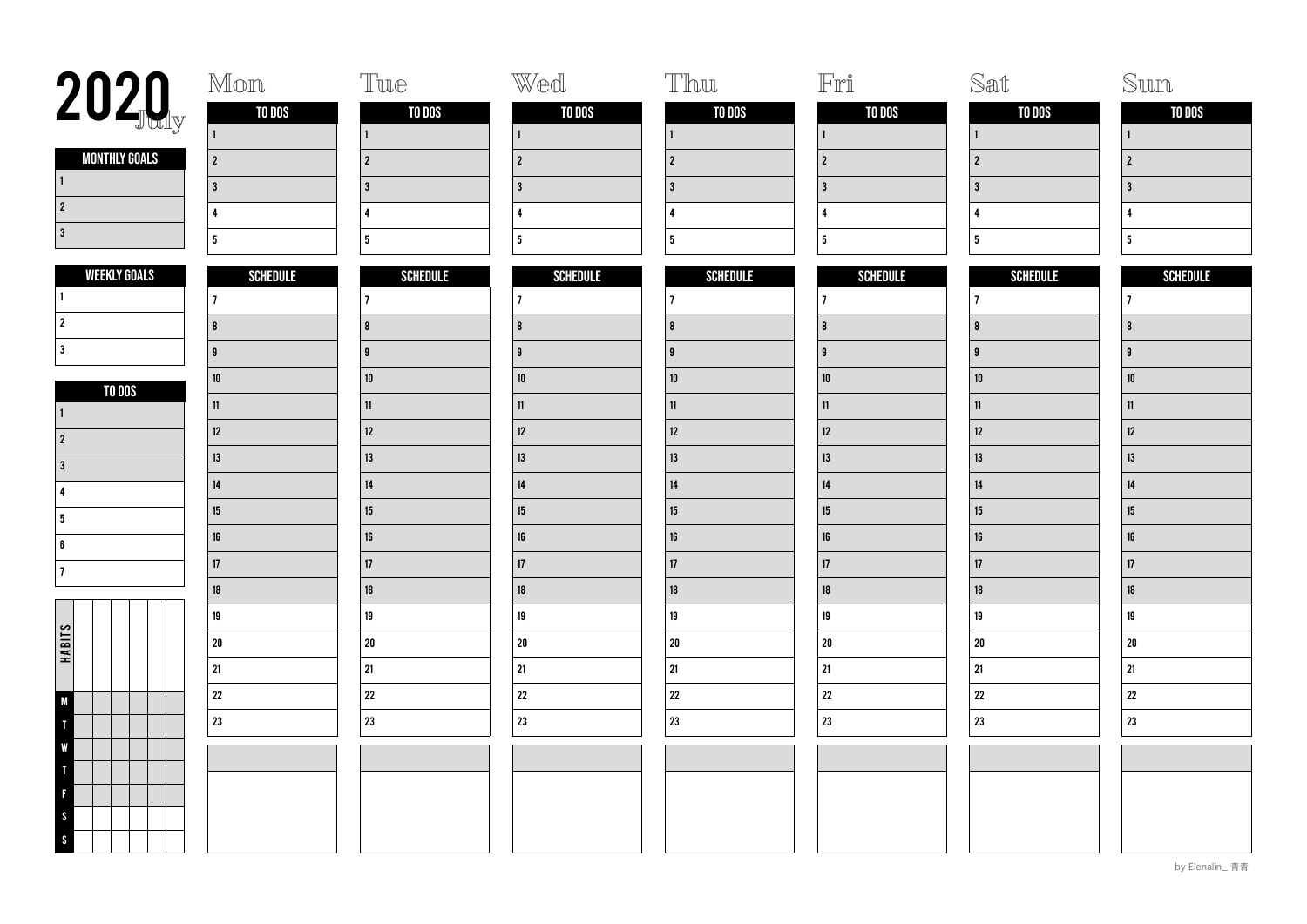| 2020                              | Mon             | Tue             | Wed             | Thu                     | $\mathbb{F}$ rî         | Sat             | Sun             |
|-----------------------------------|-----------------|-----------------|-----------------|-------------------------|-------------------------|-----------------|-----------------|
|                                   | TO DOS          | TO DOS          | TO DOS          | TO DOS                  | TO DOS                  | TO DOS          | TO DOS          |
|                                   |                 |                 | $\mathbf{1}$    | $\vert$ 1               | $\mathbf{1}$            | $\mathbf{1}$    | l 1             |
| <b>MONTHLY GOALS</b><br>$\vert$ 1 | $\vert$ 2       | $\overline{2}$  | $\overline{2}$  | $\overline{2}$          | $\overline{2}$          | $\overline{2}$  | $\overline{2}$  |
| $\vert$ 2                         | $\overline{3}$  | $\overline{3}$  | $\mathbf{3}$    | $\overline{\mathbf{3}}$ | $\overline{\mathbf{3}}$ | $\overline{3}$  | $\overline{3}$  |
| 3                                 | $\overline{4}$  | $\overline{4}$  | 4               | $\pmb{\Lambda}$         | $\overline{\mathbf{4}}$ | $\overline{4}$  | $\mathbf{A}$    |
|                                   | 5               | 5               | 5 <sub>5</sub>  | $5\phantom{a}$          | $5\phantom{a}$          | $5\phantom{.0}$ | 5               |
| <b>WEEKLY GOALS</b>               | <b>SCHEDULE</b> | <b>SCHEDULE</b> | <b>SCHEDULE</b> | <b>SCHEDULE</b>         | <b>SCHEDULE</b>         | <b>SCHEDULE</b> | <b>SCHEDULE</b> |
|                                   | $\overline{1}$  | $\overline{1}$  | $\overline{1}$  | $\overline{7}$          | $\overline{7}$          | $\overline{7}$  | $\overline{7}$  |
| $\overline{2}$                    | $\vert$ 8       | 8               | 8               | $\overline{\mathbf{8}}$ | $\pmb{8}$               | $\pmb{8}$       | $\overline{8}$  |
| 3                                 | 9               | $\overline{9}$  | $\overline{9}$  | <b>g</b>                | <b>g</b>                | $\overline{9}$  | $\mathbf{q}$    |
| TO DOS                            | ${\bf 10}$      | $10\,$          | 10              | $10\,$                  | ${\bf 10}$              | $10\,$          | 10              |
| ∣ 1                               | 11              | 11              | 11              | 11                      | $11\,$                  | $11$            | 11              |
| $\vert$ 2                         | $12\,$          | 12              | 12              | $12\,$                  | 12                      | $12\,$          | 12              |
| l 3                               | $13\,$          | 13              | 13              | 13                      | $13\,$                  | 13              | 13              |
| $\mathbf{A}$                      | 14              | $14\,$          | $14\,$          | $14\,$                  | $14\,$                  | $14\,$          | 14              |
| 5                                 | 15              | 15              | 15              | $15\,$                  | $15\,$                  | 15              | 15              |
| 6                                 | $16\,$          | 16              | 16              | $16\,$                  | 16                      | $16\,$          | 16              |
| 17                                | 17              | 17              | 17              | 17                      | $17\,$                  | 17              | 17              |
|                                   | $18\,$          | 18              | 18              | $18\,$                  | 18                      | $18\,$          | 18              |
|                                   | 19              | 19              | 19              | 19                      | 19                      | $19\,$          | 19              |
| HABITS                            | 20              | 20              | $20\,$          | $20\,$                  | ${\bf 20}$              | ${\bf 20}$      | ${\bf 20}$      |
|                                   | 21              | 21              | 21              | 21                      | $21\,$                  | $21\,$          | 21              |
| <b>M</b>                          | 22              | 22              | 22              | 22                      | $22\,$                  | ${\bf 22}$      | $\bf 22$        |
|                                   | 23              | 23              | 23              | 23                      | 23                      | ${\bf 23}$      | 23              |
| v                                 |                 |                 |                 |                         |                         |                 |                 |
|                                   |                 |                 |                 |                         |                         |                 |                 |
|                                   |                 |                 |                 |                         |                         |                 |                 |
| <sub>S</sub>                      |                 |                 |                 |                         |                         |                 |                 |
| $\mathcal{S}_{\mathcal{S}}$       |                 |                 |                 |                         |                         |                 |                 |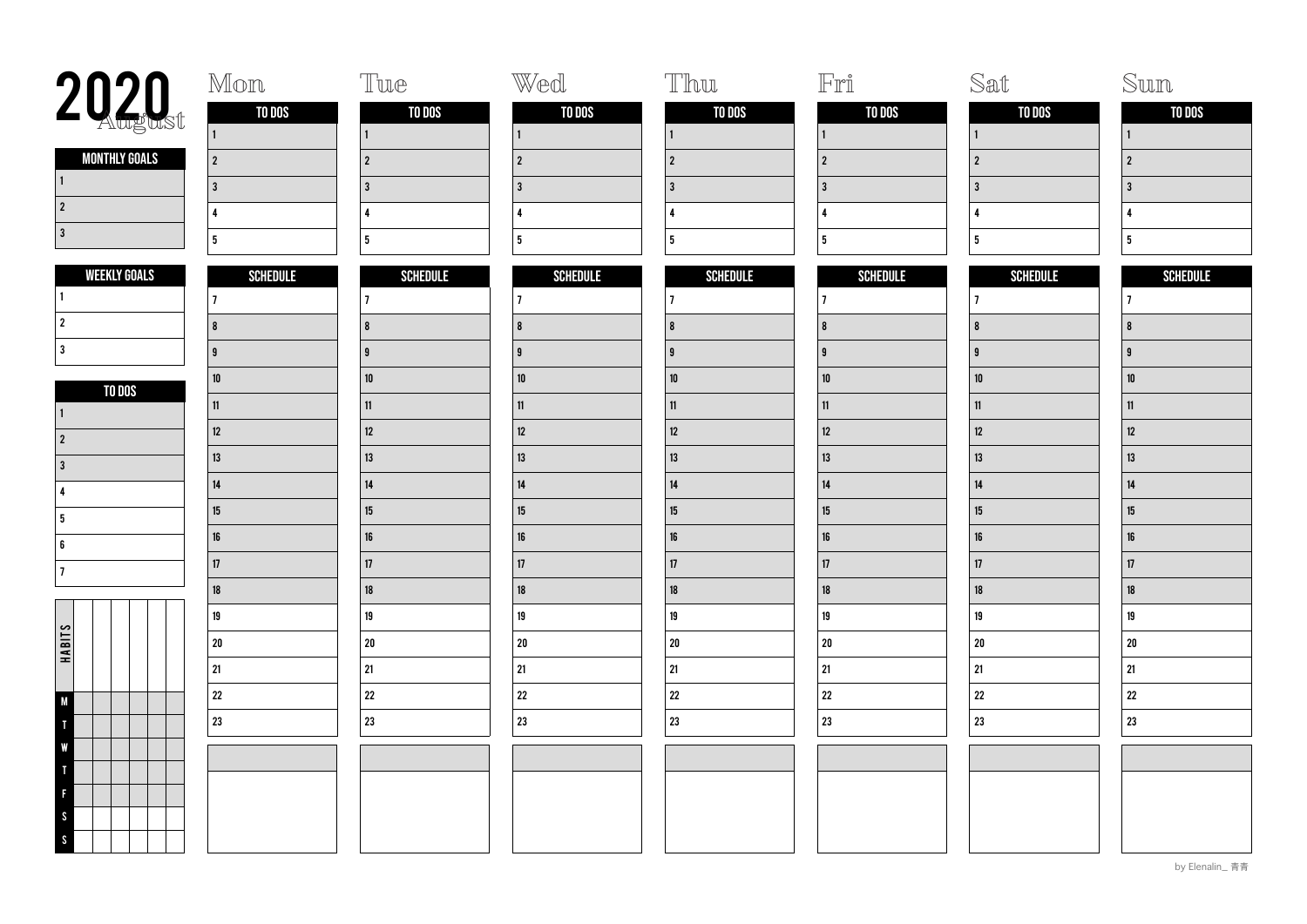| 2020                      | Mon             | Tue             | Wed             | Thu                     | $\mathbb{F}\mathbb{r}\r\mathbb{I}$ | Sat             | Sun             |
|---------------------------|-----------------|-----------------|-----------------|-------------------------|------------------------------------|-----------------|-----------------|
|                           | TO DOS          | TO DOS          | TO DOS          | TO DOS                  | TO DOS                             | TO DOS          | TO DOS          |
|                           |                 |                 | $\mathbf{1}$    | $\vert$ 1               | $\mathbf{1}$                       | $\mathbf{1}$    | $\vert$ 1       |
| <b>MONTHLY GOALS</b><br>1 | $\vert$ 2       | $\overline{2}$  | $\overline{2}$  | $\overline{2}$          | $\overline{2}$                     | $\overline{2}$  | $\overline{2}$  |
| $\vert$ 2                 | $\overline{3}$  | $\overline{3}$  | $\mathbf{3}$    | $\overline{\mathbf{3}}$ | $\overline{\mathbf{3}}$            | $\overline{3}$  | $\overline{3}$  |
| 3                         | $\overline{4}$  | $\overline{4}$  | 4               | $\pmb{\Lambda}$         | $\overline{\mathbf{4}}$            | $\overline{4}$  | $\mathbf{A}$    |
|                           | 5               | 5               | 5 <sub>5</sub>  | $5\phantom{a}$          | $5\phantom{a}$                     | $5\phantom{.0}$ | 5               |
| <b>WEEKLY GOALS</b>       | <b>SCHEDULE</b> | <b>SCHEDULE</b> | <b>SCHEDULE</b> | <b>SCHEDULE</b>         | <b>SCHEDULE</b>                    | <b>SCHEDULE</b> | <b>SCHEDULE</b> |
|                           | $\overline{1}$  | $\overline{1}$  | $\overline{1}$  | $\overline{7}$          | $\overline{7}$                     | $\overline{7}$  | $\overline{7}$  |
| $\overline{2}$            | $\vert$ 8       | 8               | 8               | $\overline{\mathbf{8}}$ | $\pmb{8}$                          | $\pmb{8}$       | $\overline{8}$  |
| 3                         | 9               | $\overline{9}$  | $\overline{9}$  | <b>g</b>                | <b>g</b>                           | $\overline{9}$  | $\mathbf{q}$    |
| TO DOS                    | ${\bf 10}$      | $10\,$          | 10              | $10\,$                  | ${\bf 10}$                         | $10\,$          | 10              |
| ∣ 1                       | 11              | 11              | 11              | 11                      | $11\,$                             | 11              | 11              |
| $\vert$ 2                 | $12\,$          | 12              | 12              | $12\,$                  | 12                                 | $12\,$          | 12              |
| l 3                       | $13\,$          | 13              | 13              | 13                      | $13\,$                             | 13              | 13              |
| $\boldsymbol{\Lambda}$    | 14              | $14\,$          | $14\,$          | $14\,$                  | $14\,$                             | $14\,$          | 14              |
| 5                         | 15              | 15              | 15              | $15\,$                  | $15\,$                             | 15              | 15              |
| 6                         | $16\,$          | 16              | 16              | $16\,$                  | 16                                 | $16\,$          | 16              |
| 17                        | 17              | 17              | 17              | 17                      | $17\,$                             | 17              | 17              |
|                           | $18\,$          | 18              | 18              | $18\,$                  | 18                                 | $18\,$          | 18              |
|                           | 19              | 19              | 19              | 19                      | 19                                 | $19\,$          | 19              |
| HABITS                    | 20              | 20              | $20\,$          | ${\bf 20}$              | ${\bf 20}$                         | ${\bf 20}$      | ${\bf 20}$      |
|                           | 21              | 21              | 21              | 21                      | $21\,$                             | $21\,$          | 21              |
| <b>M</b>                  | 22              | 22              | 22              | 22                      | $22\,$                             | ${\bf 22}$      | $\bf 22$        |
|                           | 23              | 23              | 23              | 23                      | 23                                 | ${\bf 23}$      | 23              |
| v                         |                 |                 |                 |                         |                                    |                 |                 |
|                           |                 |                 |                 |                         |                                    |                 |                 |
|                           |                 |                 |                 |                         |                                    |                 |                 |
| <sub>S</sub>              |                 |                 |                 |                         |                                    |                 |                 |
| $\mathcal{S}$             |                 |                 |                 |                         |                                    |                 |                 |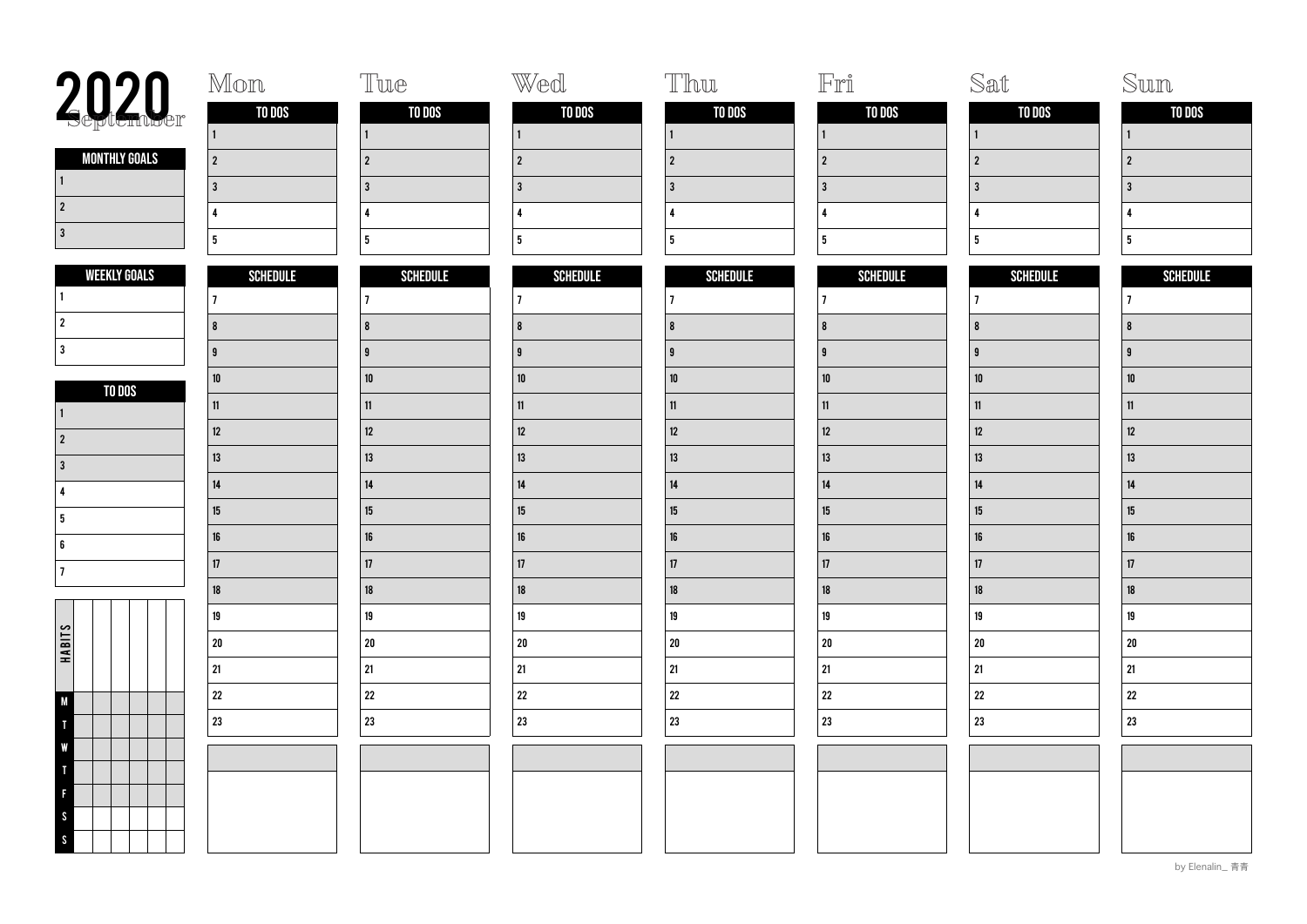| 2020                          | Mon             | Tue             | Wed             | Thu              | $\mathbb{F}\mathbb{r}\r\mathbb{I}$ | Sat              | Sum             |
|-------------------------------|-----------------|-----------------|-----------------|------------------|------------------------------------|------------------|-----------------|
|                               | TO DOS          | TO DOS          | TO DOS          | TO DOS           | TO DOS                             | TO DOS           | TO DOS          |
|                               | $\mathbf{1}$    | $\mathbf{1}$    | $\mathbf{1}$    | $\vert$ 1        | $\mathbf{1}$                       | $\mathbf{1}$     | $\vert$ 1       |
| <b>MONTHLY GOALS</b><br>  1   | $\overline{2}$  | $\overline{2}$  | $\overline{2}$  | $\overline{2}$   | $\overline{2}$                     | $\overline{2}$   | $\overline{2}$  |
|                               | 3               | $\overline{3}$  | $\overline{3}$  | 3                | $\overline{3}$                     | $\overline{3}$   | $\overline{3}$  |
| $\vert$ 2                     | $\overline{4}$  | $\overline{4}$  | 4               | $\overline{4}$   | $\overline{4}$                     | $\overline{4}$   | $\mathbf{A}$    |
| 3                             | 5               | 5               | 5 <sub>5</sub>  | $5\phantom{a}$   | $5\phantom{a}$                     | $5\phantom{a}$   | $5\phantom{.0}$ |
| <b>WEEKLY GOALS</b>           | <b>SCHEDULE</b> | <b>SCHEDULE</b> | <b>SCHEDULE</b> | <b>SCHEDULE</b>  | <b>SCHEDULE</b>                    | <b>SCHEDULE</b>  | <b>SCHEDULE</b> |
|                               | $\overline{7}$  | $\overline{1}$  | $\overline{1}$  | $\overline{7}$   | $\overline{7}$                     | $\overline{7}$   | 17              |
| $\overline{2}$                | $\vert$ 8       | 8               | 8               | $\boldsymbol{8}$ | $\pmb{8}$                          | $\boldsymbol{8}$ | $\overline{8}$  |
| l 3                           | 9               | 9               | $\mathbf{g}$    | g                | 9                                  | $\mathbf{g}$     | $\mathbf{q}$    |
| TO DOS                        | ${\bf 10}$      | ${\bf 10}$      | ${\bf 10}$      | ${\bf 10}$       | ${\bf 10}$                         | $10\,$           | ${\bf 10}$      |
|                               | 11              | 11              | 11              | 11               | 11                                 | 11               | 11              |
| $\overline{2}$                | 12              | 12              | $12\,$          | 12               | $12\,$                             | $12\,$           | 12              |
| l 3                           | 13              | 13              | 13              | 13               | 13                                 | 13               | 13              |
| $\overline{\mathbf{A}}$       | 14              | 14              | 14              | 14               | $14\,$                             | $14$             | 14              |
| 5                             | $15\,$          | 15              | 15              | $15\,$           | $15\,$                             | 15               | 15              |
| 6                             | $16\,$          | $16\,$          | $16\,$          | $16\,$           | 16                                 | $16\,$           | 16              |
| 17                            | 17              | 17              | 17              | 17               | $17\,$                             | 17               | 17              |
|                               | $18\,$          | 18              | 18              | $18\,$           | 18                                 | $18\,$           | $18\,$          |
|                               | 19              | 19              | 19              | $19\,$           | 19                                 | 19               | 19              |
| HABITS                        | 20              | 20              | ${\bf 20}$      | $20\,$           | ${\bf 20}$                         | ${\bf 20}$       | ${\bf 20}$      |
|                               | 21              | 21              | 21              | 21               | $21\,$                             | $21\,$           | 21              |
| M                             | 22              | 22              | 22              | $22\,$           | $22\,$                             | ${\bf 22}$       | $\bf 22$        |
|                               | 23              | 23              | 23              | 23               | 23                                 | 23               | 23              |
| W                             |                 |                 |                 |                  |                                    |                  |                 |
|                               |                 |                 |                 |                  |                                    |                  |                 |
| F                             |                 |                 |                 |                  |                                    |                  |                 |
| <sub>S</sub><br>$\mathcal{S}$ |                 |                 |                 |                  |                                    |                  |                 |
|                               |                 |                 |                 |                  |                                    |                  |                 |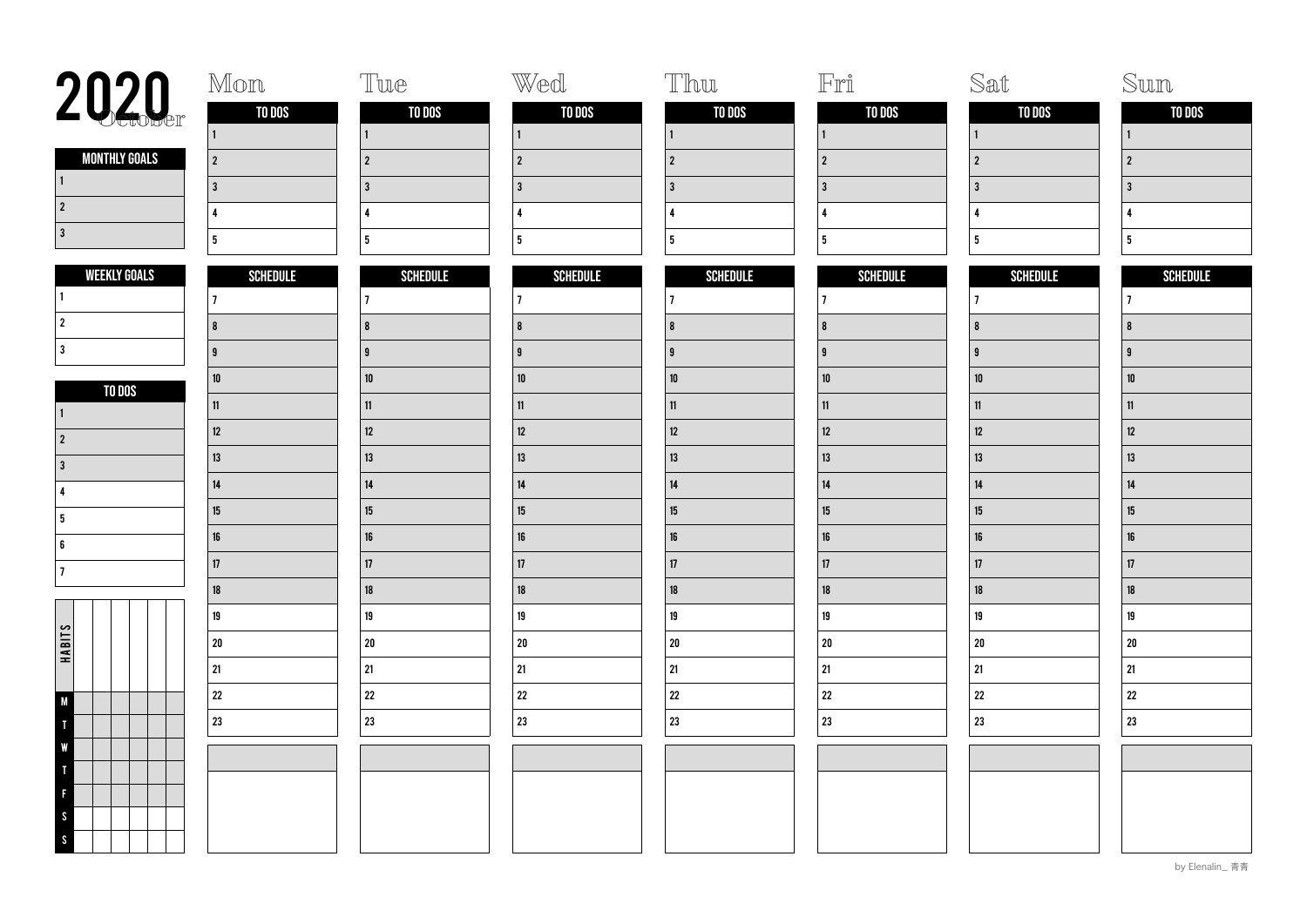| 2020                              | Mon             | Tue                     | Wed              | Thu                     | $\mathbb{F}\mathbb{r}\r\mathbb{I}$ | Sat              | Sun              |
|-----------------------------------|-----------------|-------------------------|------------------|-------------------------|------------------------------------|------------------|------------------|
|                                   | TO DOS          | TO DOS                  | TO DOS           | TO DOS                  | TO DOS                             | TO DOS           | TO DOS           |
|                                   | $\vert$ 1       | $\mathbf{1}$            | $\mathbf{1}$     | $\vert$ 1               | $\vert$ 1                          |                  | $\mathbf{1}$     |
| <b>MONTHLY GOALS</b><br>$\vert$ 1 | $\vert$ 2       | $\sqrt{2}$              | $\boldsymbol{2}$ | $\overline{2}$          | $\overline{2}$                     | $\overline{2}$   | $2^{\circ}$      |
| $\sqrt{2}$                        | 3               | $\overline{3}$          | $\overline{3}$   | $\overline{3}$          | $\overline{3}$                     | $\overline{3}$   | $\overline{3}$   |
| $\vert$ 3                         | $\overline{4}$  | $\overline{4}$          | $\overline{4}$   | $\overline{\mathbf{A}}$ | $\overline{4}$                     | 4                | 4                |
|                                   | $5\phantom{a}$  | $\overline{\mathbf{5}}$ | $5\phantom{a}$   | $5\phantom{a}$          | $5\phantom{a}$                     | $5\phantom{a}$   | 5 <sub>5</sub>   |
| <b>WEEKLY GOALS</b>               | <b>SCHEDULE</b> | <b>SCHEDULE</b>         | <b>SCHEDULE</b>  | <b>SCHEDULE</b>         | <b>SCHEDULE</b>                    | <b>SCHEDULE</b>  | <b>SCHEDULE</b>  |
| $\blacksquare$                    | $ 7\rangle$     | $\overline{7}$          | $\overline{1}$   | $\overline{7}$          | $ 7\rangle$                        | $\overline{7}$   | $ 7\rangle$      |
| $\vert$ 2                         | 8               | $\bf{8}$                | 8                | $\overline{\mathbf{8}}$ | $\pmb{8}$                          | $\boldsymbol{8}$ | 8                |
| 3                                 | 9               | $\mathbf{g}$            | $\mathbf{g}$     | g                       | $\overline{9}$                     | $\overline{9}$   | $\mathbf{g}$     |
| TO DOS                            | ${\bf 10}$      | ${\bf 10}$              | $10\,$           | ${\bf 10}$              | ${\bf 10}$                         | $10\,$           | $10\,$           |
| $\vert$ 1                         | 11              | 11                      | 11               | 11                      | $11\,$                             | 11               | 11               |
| $\vert$ 2                         | $12\,$          | $12\,$                  | $12\,$           | 12                      | $12\,$                             | 12               | 12               |
| 3                                 | $13\,$          | $13\,$                  | 13               | 13                      | 13                                 | 13               | 13               |
| 4                                 | 14              | 14                      | 14               | 14                      | $14\,$                             | 14               | 14               |
| 5                                 | 15              | 15                      | 15               | $15\,$                  | $15\,$                             | 15               | 15 <sub>15</sub> |
| 6                                 | $16\,$          | $16\,$                  | $16\,$           | $16\,$                  | $16\,$                             | 16               | 16 <sup>1</sup>  |
| 17                                | 17              | 17                      | $17\,$           | 17                      | $17\,$                             | $17\,$           | 17               |
|                                   | $18\,$          | $18\,$                  | 18               | $18\,$                  | $18\,$                             | 18               | 18               |
|                                   | 19              | 19                      | 19               | $19\,$                  | $19\,$                             | 19               | 19               |
| HABITS                            | 20              | ${\bf 20}$              | ${\bf 20}$       | $20\,$                  | 20                                 | ${\bf 20}$       | ${\bf 20}$       |
|                                   | 21              | 21                      | 21               | 21                      | $21\,$                             | $21\,$           | 21               |
| $\mathsf{M}$                      | 22              | ${\bf 22}$              | ${\bf 22}$       | 22                      | ${\bf 22}$                         | ${\bf 22}$       | $\bf 22$         |
|                                   | 23              | 23                      | 23               | 23                      | 23                                 | 23               | $23\,$           |
| v                                 |                 |                         |                  |                         |                                    |                  |                  |
|                                   |                 |                         |                  |                         |                                    |                  |                  |
|                                   |                 |                         |                  |                         |                                    |                  |                  |
| <sub>S</sub>                      |                 |                         |                  |                         |                                    |                  |                  |
| $\boldsymbol{\mathsf{S}}$         |                 |                         |                  |                         |                                    |                  |                  |